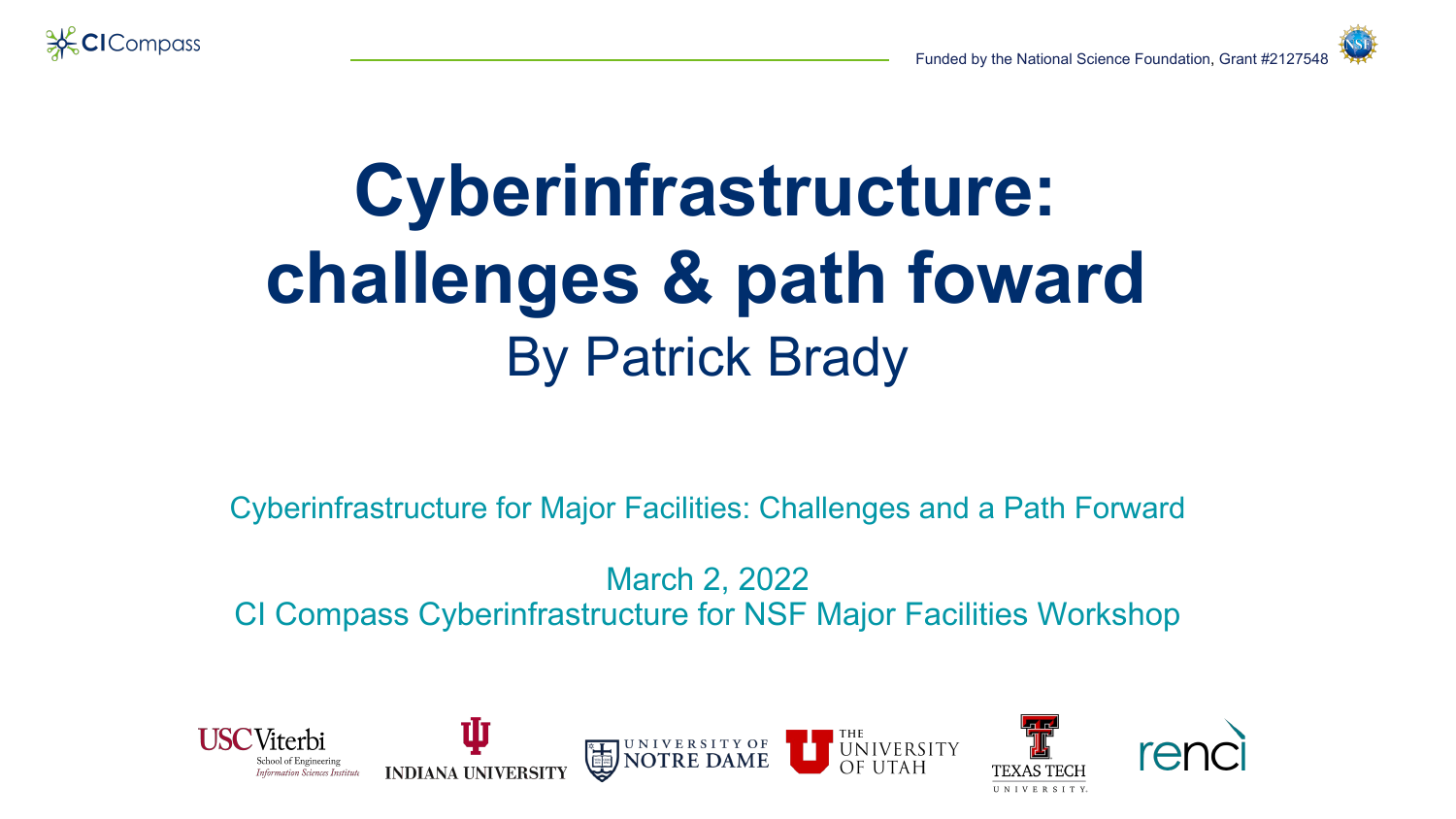# Cyberinfrastructure: challenges & path forward

Patrick Brady University of Wisconsin-Milwaukee LIGO Scientific Collaboration, LIGO Data Grid & SCiMMA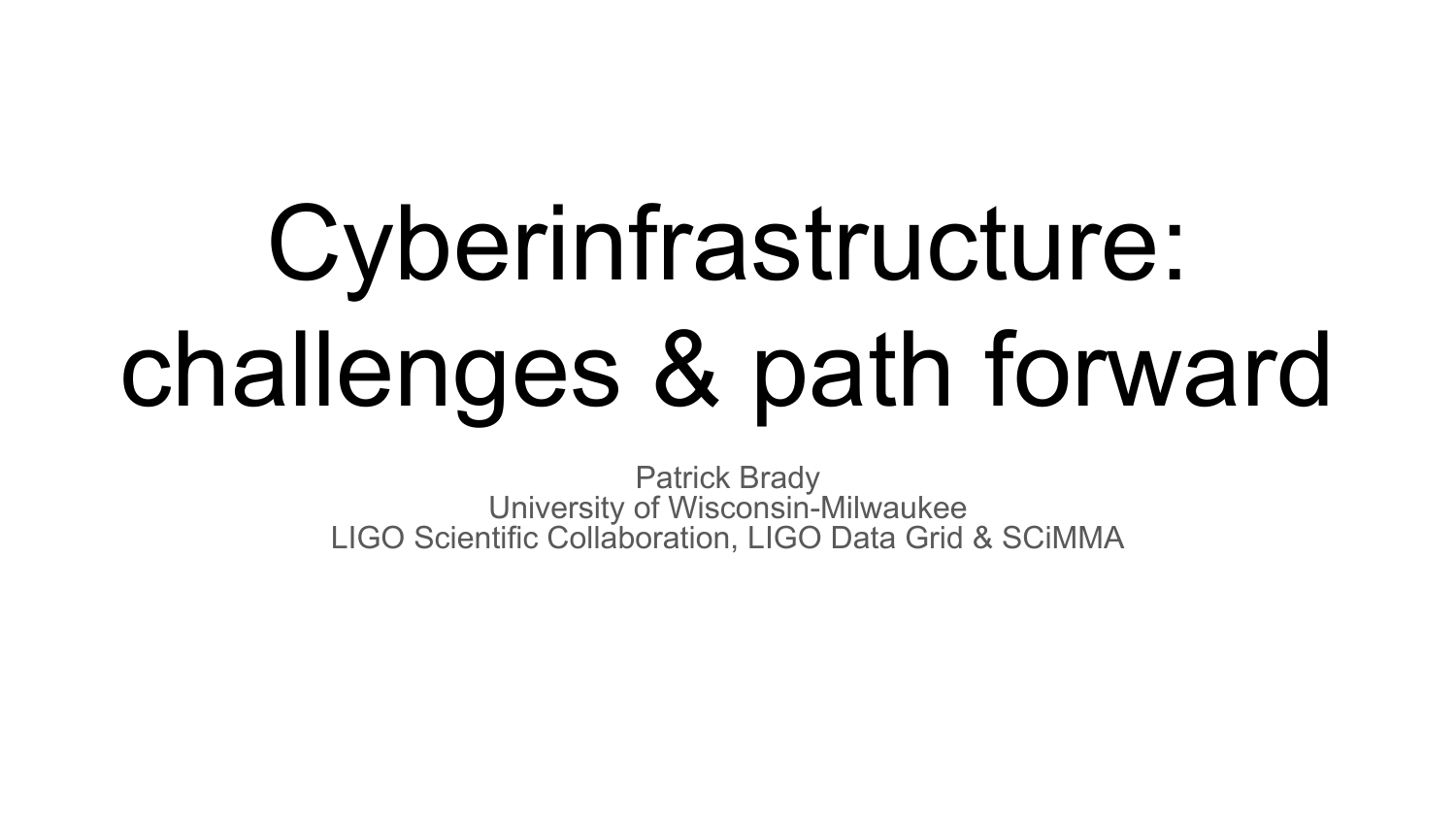#### One CI problem I would like to solve

- Sustainability
	- Infrastructure is defined as "the basic physical and organizational structures and facilities needed for the operation of a society or enterprise."
	- To me, research cyberinfrastructure is the combination of physical hardware, software, services, and organizational structures needed to undertake and complete research.
- Cyberinfrastructure
	- Needs to be continuously operated, maintained, and renewed to remain competitive.
- At present
	- Large facilities often only have sufficient funding to support minimal CI for the research they support
	- Research CI to support research in the gaps between big facilities limited to small projects that are siloed, have short life cycles, and have no **real** sustainability plan beyond beyond submitting winning another grant typically 2 years after the project has started.
		- We were recently told that planning on another NSF grant is not a path to sustainability
	- Current economic conditions make retention of staff difficult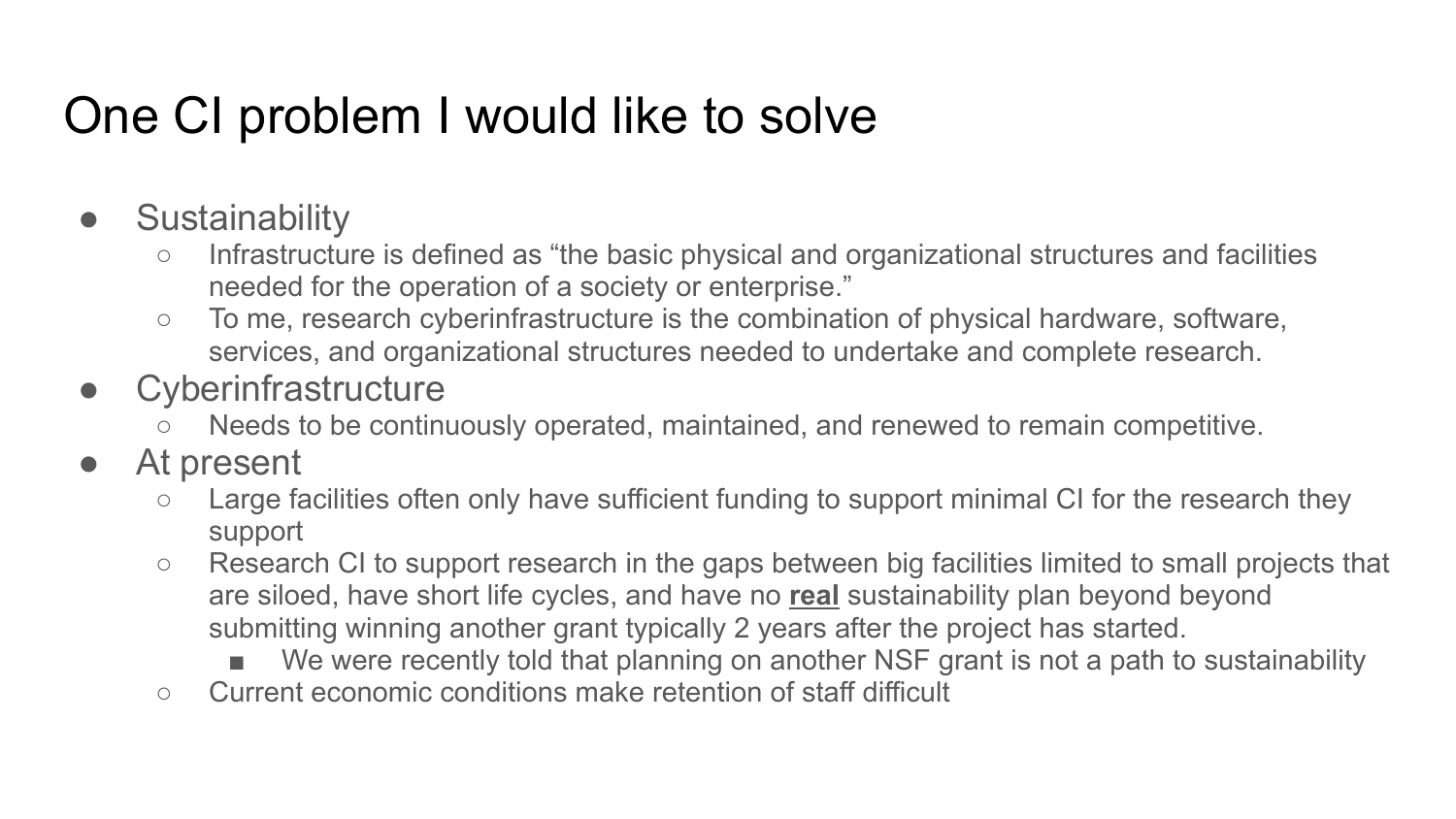#### Using shared services from broader CI ecosystem

- The biggest challenge is person-power:
	- Needs people who understand both the research requirements and the CI well enough to identify useful services, match requirements to them, and facilitate conversations about adoption.
- Experience in LIGO(-Virgo-KAGRA)
	- HTCondor was our first and is our longest successful engagement. The mature parts were easily adopted by users making it easier to identify high-value feature requests.
	- Open Science Grid is a long-term (multi-decade) engagement that was extremely difficult in the early years. Immature technologies, and the usual problem of multiple solutions to the same problem, in the early years made it extremely difficult for LIGO to muster sufficient effort to make the engagement successful.
		- Nevertheless, maturation of the tech, changes in approach (on both parts), and modest increase in effort from LIGO has made this collaboration successful for LIGO.
	- Authentication and authorization ….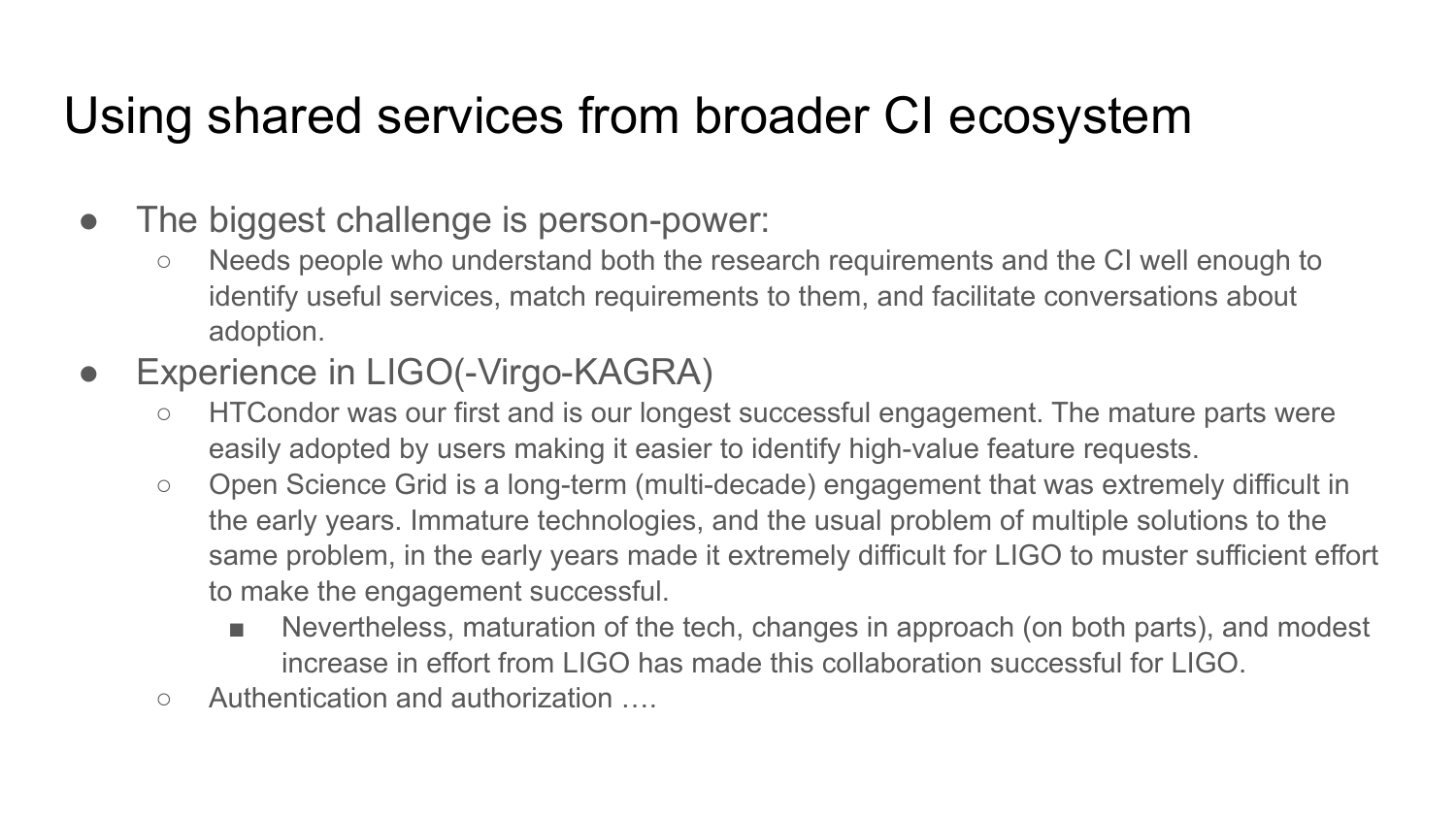## Collaborations and/or sharing best practices for CI?

- Biggest technical challenge
	- Avoiding the reinvention of solutions multiple times. Typically not done by the CI staff in projects, but by users who think they can do it better.
		- Sometimes they do! But long-term support and operations then must transition somehow to another project or facility
	- Training in best practices for software development, uniform adoption of gitlab, training on CI/CD methodologies
- A costly challenge
	- Every NSF CI project that involves more than a few people requires tools like Slack/Mattermost, GitHub/GitLab, Google Workspace, etc.
	- For smaller projects, the solution is to piece together the free personal versions, although some providers have good licensing for research organizations who don't need SSO or other features.
	- Can we solve this problem together?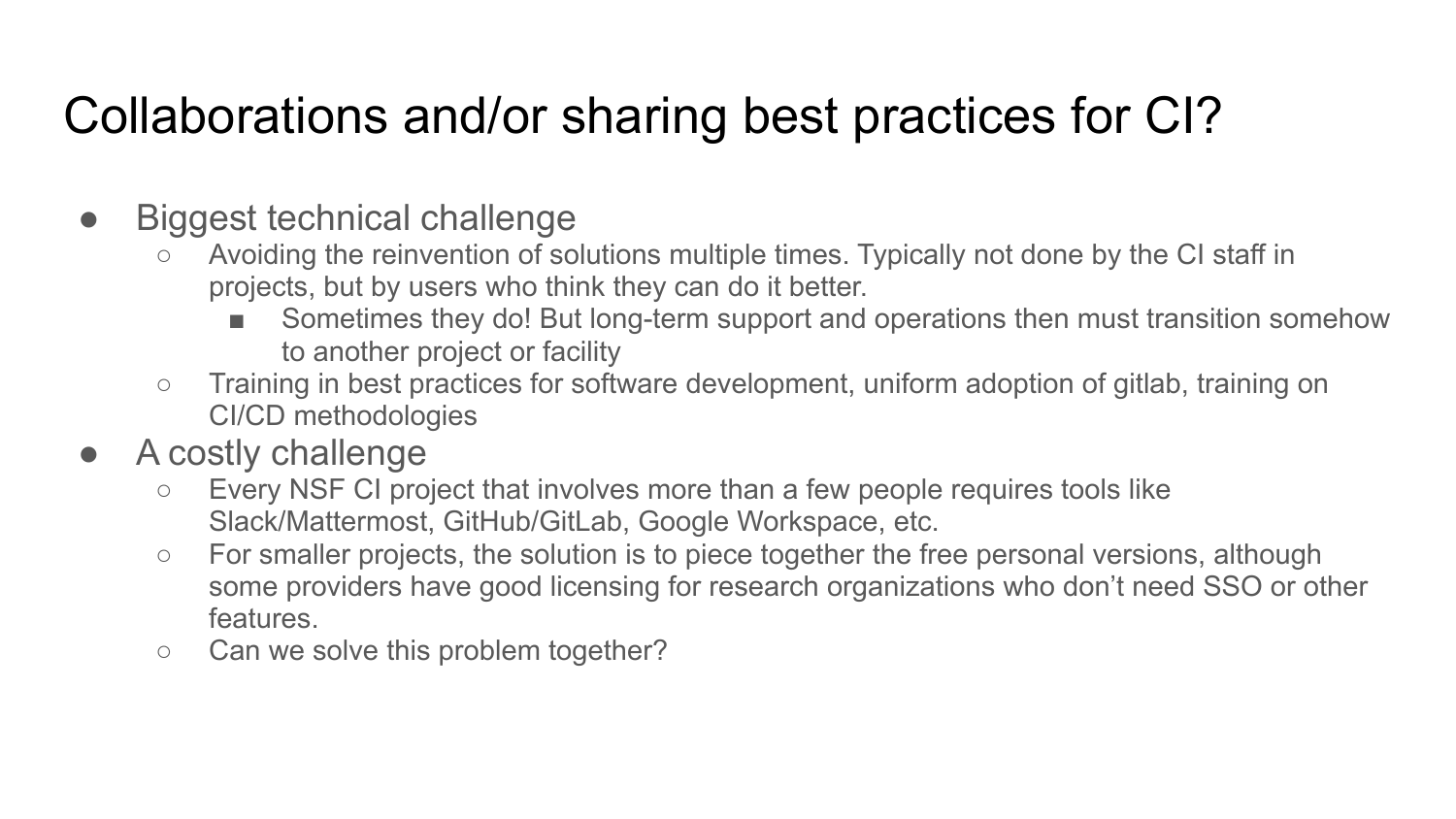## Balancing adoption of new tech with current ops?

- Delicate balance
	- Security considerations for end-of-life software, services, etc tend to drive retirement because there is insufficient effort to strategically manage the full portfolio of CI.
	- Migration away from old services or approaches is extremely difficult
		- Researchers are getting work done and don't want the pain of porting to a new system
		- Too often, the same individuals are trying to deploy a new technology, support the old one, and bring the users along.
- The biggest challenge is also an opportunity:
	- Smart people have lots of ideas for new CI that could be useful or better than existing CI
	- How to harness that creativity and their effort to enhance the CI ecosystem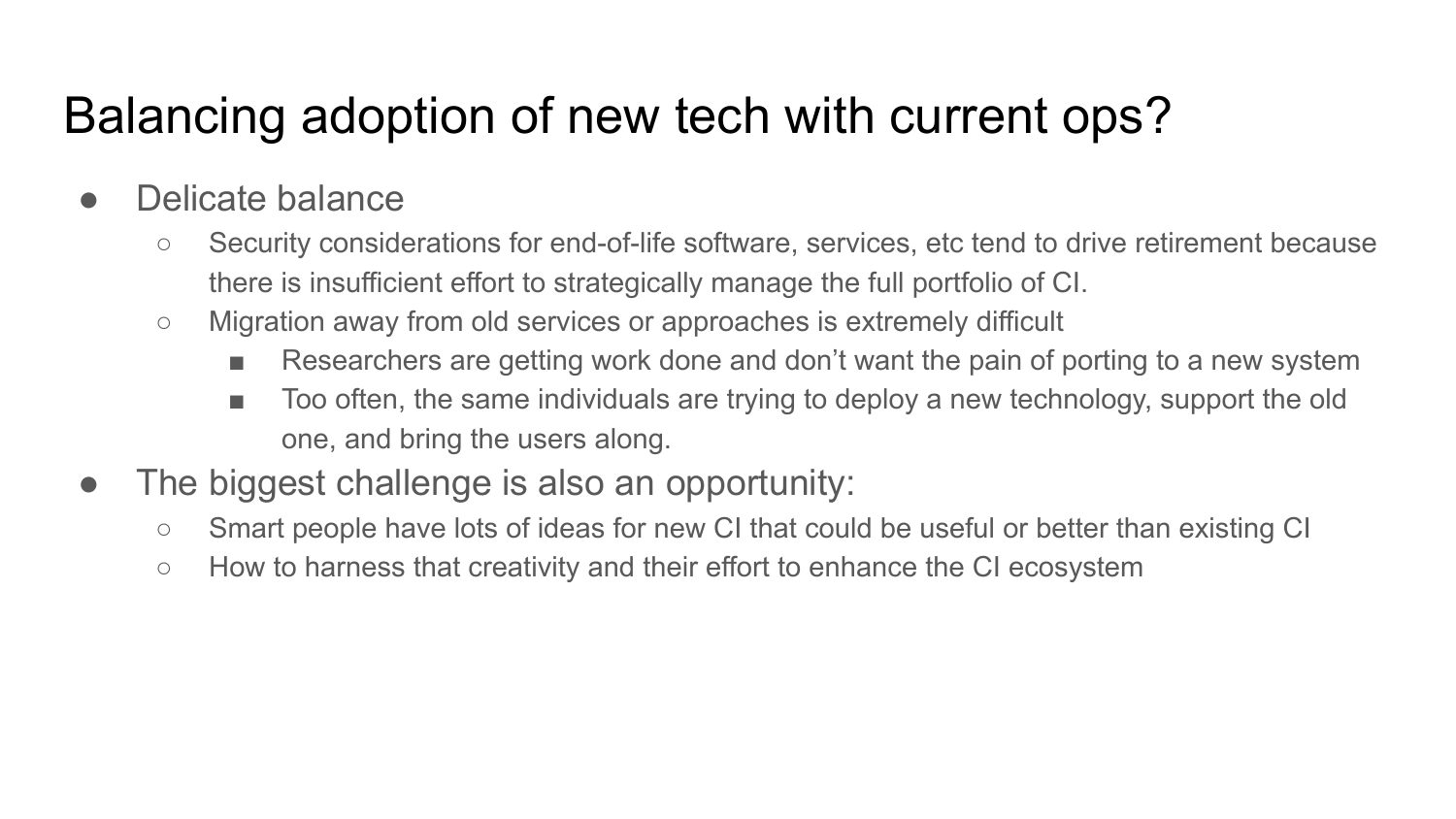#### Socio-technical challenges and how to solve them?

- An important part of the socio-technical solution has been
	- Agile, open development practices which help to draw in talent (often students or postdocs) in the research domain help with development efforts
		- It also helps reduce the risk of reinvention while new tech is being explored and migration plan is developed.
	- But our communities are untrained in specific agile frameworks and have often arrived at agile practices through trial and error
	- SCiMMA formally adopted scrum for development teams. Small amount of training in agile roles and responsilitiies was critical to the success

#### ● Hesitance about hype

- In LIGO, GitLab has helped to informally drive better agile practices with widespread adoption of the self-hosted premium service. But we don't have sufficient effort to properly maintain it at this scale.
	- Compare: gitlab ultimate (at \$99 per user per month) would cost \$2.4M per year for 2000 users
	- LIGO currently has 25% of an FTE to keep it going.